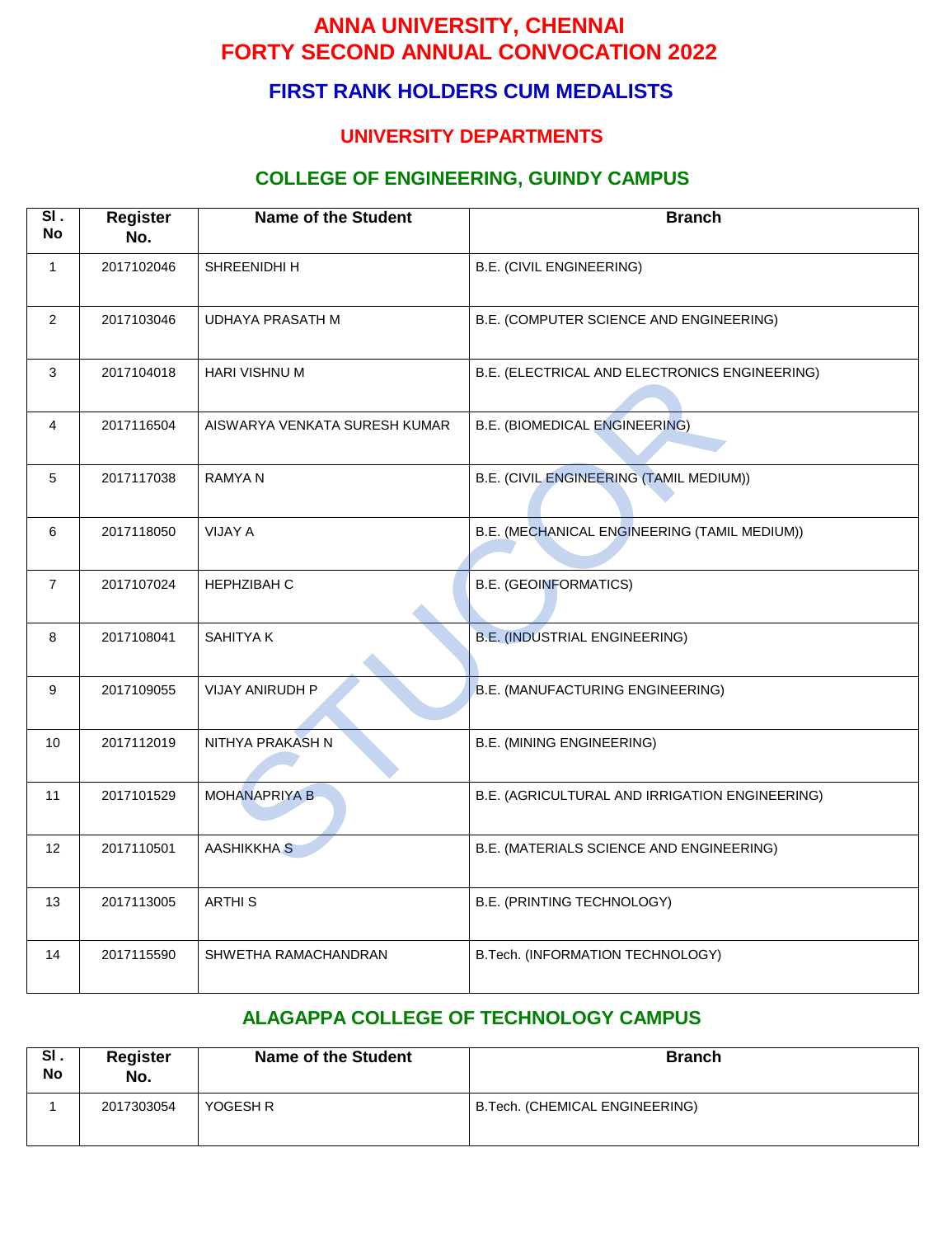## **FIRST RANK HOLDERS CUM MEDALISTS**

#### **UNIVERSITY DEPARTMENTS**

#### **ALAGAPPA COLLEGE OF TECHNOLOGY CAMPUS**

| SI.<br><b>No</b>                                   | <b>Register</b><br>No.                       | <b>Name of the Student</b> | <b>Branch</b>                                  |  |  |
|----------------------------------------------------|----------------------------------------------|----------------------------|------------------------------------------------|--|--|
| $\overline{2}$                                     | 2017305027                                   | VIJAYA LAKSHMI M           | B.Tech. (INDUSTRIAL BIOTECHNOLOGY)             |  |  |
| 3                                                  | 2017306062                                   | <b>JOE ARUN J</b>          | B.Tech. (LEATHER TECHNOLOGY)                   |  |  |
| $\overline{4}$                                     | 2017309020                                   | LATHA PREETHI B            | B.Tech. (TEXTILE TECHNOLOGY)                   |  |  |
| 5                                                  | 2017304516                                   | <b>KISHORE P</b>           | B.Tech. (FOOD TECHNOLOGY)                      |  |  |
| 6                                                  | 2017301550                                   | SWETHA G                   | B.Tech. (CERAMIC TECHNOLOGY)                   |  |  |
| $\overline{7}$                                     | 2017308530                                   | <b>MAGASHRIJR</b>          | B.Tech. (PHARMACEUTICAL TECHNOLOGY)            |  |  |
| 8                                                  | 2017310503                                   | <b>ABINAYA M</b>           | B.Tech. (APPAREL TECHNOLOGY)                   |  |  |
| 9                                                  | 2017311514                                   | ELWIN ARCHALA K            | B.Tech. (PETROLEUM ENGINEERING AND TECHNOLOGY) |  |  |
| <b>SCHOOL OF ARCHITECHTURE AND PLANNING CAMPUS</b> |                                              |                            |                                                |  |  |
| SI.<br><b>No</b>                                   | <b>Register</b><br>No.                       | <b>Name of the Student</b> | <b>Branch</b>                                  |  |  |
| $\mathbf{1}$                                       | 2016701547                                   | PORANI ABIRAAMI H          | B.Arch.                                        |  |  |
|                                                    | <b>MADRAS INSTITUTE OF TECHNOLOGY CAMPUS</b> |                            |                                                |  |  |

# **SCHOOL OF ARCHITECHTURE AND PLANNING CAMPUS**

| SI.<br>No | <b>Register</b><br>No. | <b>Name of the Student</b> | <b>Branch</b> |
|-----------|------------------------|----------------------------|---------------|
|           | 2016701547             | PORANI ABIRAAMI H          | B.Arch.       |

| SI.<br>No     | <b>Register</b><br>No. | Name of the Student  | <b>Branch</b>                                      |  |
|---------------|------------------------|----------------------|----------------------------------------------------|--|
|               | 2017501008             | BHARATHWAJ M         | B.E. (AERONAUTICAL ENGINEERING)                    |  |
| $\mathcal{P}$ | 2017502037             | <b>SAI SRINATH S</b> | B.E. (AUTOMOBILE ENGINEERING)                      |  |
| 3             | 2017504572             | RAJESHWARAN R        | B.E. (ELECTRONICS AND COMMUNICATION ENGINEERING)   |  |
| 4             | 2017505501             | AASHIQUE ROSHAN B    | B.E. (ELECTRONICS AND INSTRUMENTATION ENGINEERING) |  |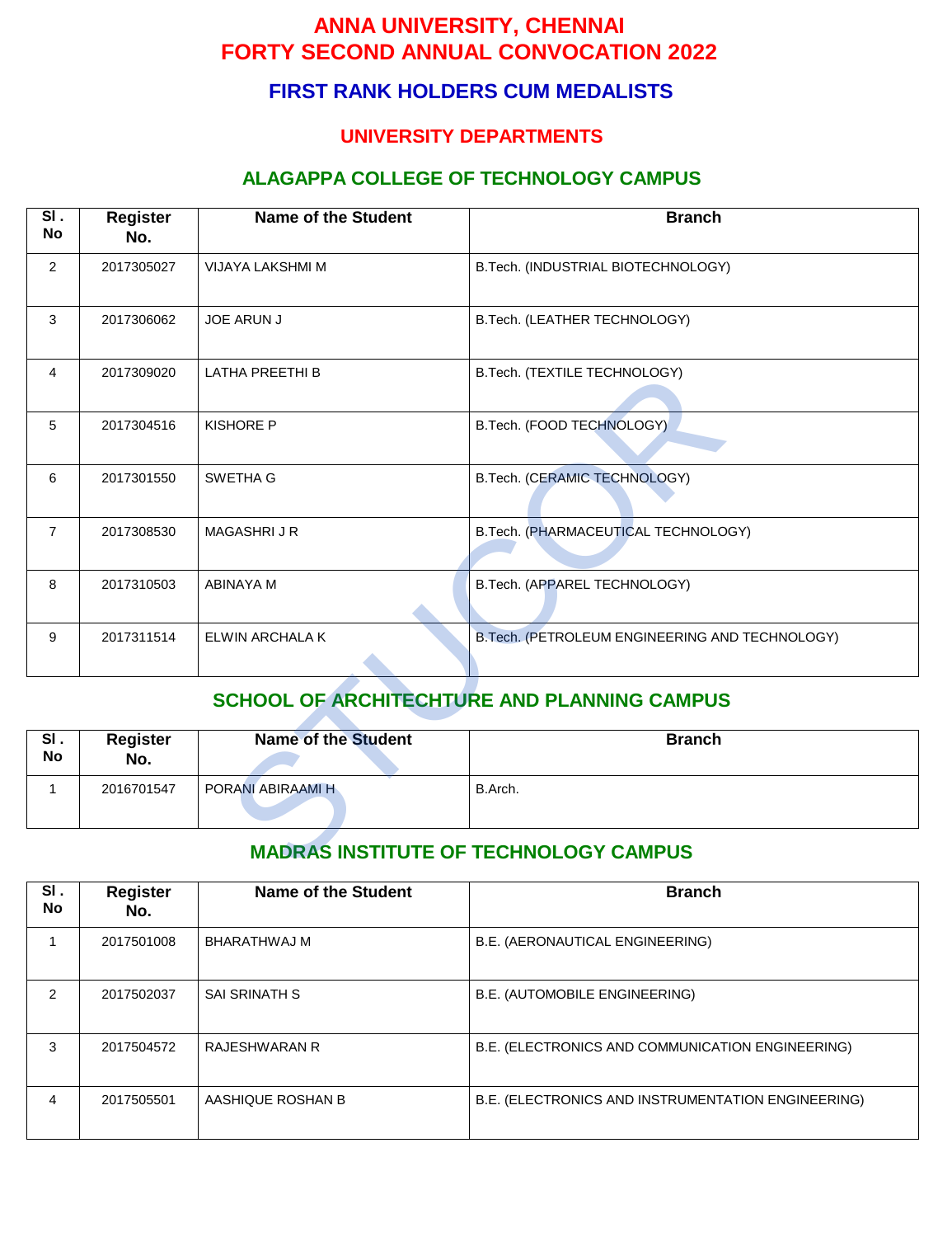# **FIRST RANK HOLDERS CUM MEDALISTS**

## **UNIVERSITY DEPARTMENTS**

# **MADRAS INSTITUTE OF TECHNOLOGY CAMPUS**

| $\overline{\mathsf{SI}}$ .<br><b>No</b> | <b>Register</b><br>No. | <b>Name of the Student</b> | <b>Branch</b>                            |
|-----------------------------------------|------------------------|----------------------------|------------------------------------------|
| $\overline{5}$                          | 2017509503             | <b>ABISHACK A</b>          | <b>B.E. (MECHANICAL ENGINEERING)</b>     |
| $\,6\,$                                 | 2017507037             | RAMKISHOR K                | B.E. (PRODUCTION ENGINEERING)            |
| $\overline{7}$                          | 2017508032             | MONICA R                   | B.Tech. (RUBBER AND PLASTICS TECHNOLOGY) |
|                                         |                        |                            |                                          |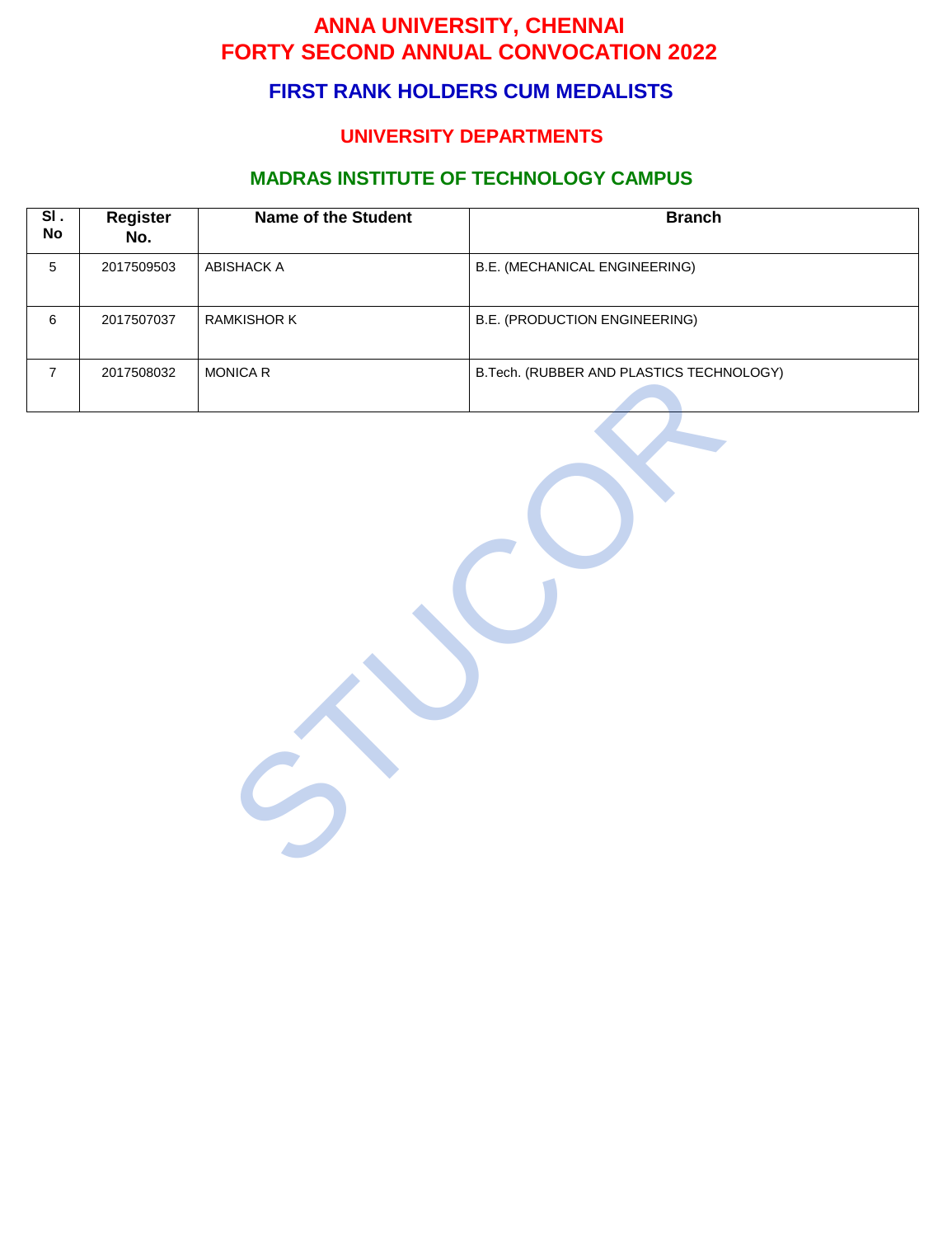# **FIRST RANK HOLDERS CUM MEDALISTS**

### **NON AUTONOMOUS AFFILIATED COLLEGES**

| SI.<br><b>No</b> | <b>Register</b><br>No. | <b>Name of the Student</b>             | <b>Branch</b>                                                      | <b>Name of the College</b>                                             |
|------------------|------------------------|----------------------------------------|--------------------------------------------------------------------|------------------------------------------------------------------------|
| $\mathbf{1}$     | 721017101008           | APOORVA U                              | B.E. (AERONAUTICAL ENGINEERING)                                    | NEHRU INSTITUTE OF TECHNOLOGY                                          |
| $\overline{2}$   | 113217102011           | <b>HARI GANESH B</b>                   | B.E. (AUTOMOBILE ENGINEERING)                                      | VELAMMAL ENGINEERING COLLEGE                                           |
| 3                | 715517103023           | <b>MALAVIKA V</b>                      | <b>B.E. (CIVIL ENGINEERING)</b>                                    | PSG INSTITUTE OF TECHNOLOGY AND<br>APPLIED RESEARCH                    |
| 4                | 113117104018           | <b>BHARGHAVI A S</b>                   | B.E. (COMPUTER SCIENCE AND<br>ENGINEERING)                         | VEL TECH MULTI TECH DR.RANGARAJAN<br>DR.SAKUNTHALA ENGINEERING COLLEGE |
| 5                | 312217105069           | PELLURU MANASWINI                      | B.E. (ELECTRICAL AND ELECTRONICS<br><b>ENGINEERING)</b>            | SRI SIVASUBRAMANIYA NADAR COLLEGE OF<br><b>ENGINEERING</b>             |
| 6                | 211517106033           | <b>GAJALAKSHMI R</b>                   | <b>B.E. (ELECTRONICS AND)</b><br><b>COMMUNICATION ENGINEERING)</b> | PANIMALAR INSTITUTE OF TECHNOLOGY                                      |
| $\overline{7}$   | 312317107026           | DELLECTA JESSY RASHMI<br><b>RAMESH</b> | <b>B.E. (ELECTRONICS AND</b><br>INSTRUMENTATION ENGINEERING)       | ST.JOSEPH'S COLLEGE OF ENGINEERING                                     |
| 8                | 312317107119           | <b>SANDHYA M</b>                       | <b>B.E. (ELECTRONICS AND</b><br>INSTRUMENTATION ENGINEERING)       | ST.JOSEPH'S COLLEGE OF ENGINEERING                                     |
| 9                | 732717108023           | <b>KRISHNAN J</b>                      | <b>B.E. (AGRICULTURE ENGINEERING)</b>                              | SRI SHANMUGHA COLLEGE OF<br>ENGINEERING AND TECHNOLOGY                 |
| 10               | 820317112006           | ANU <sub>S</sub>                       | <b>B.E. (INSTRUMENTATION AND</b><br><b>CONTROL ENGINEERING)</b>    | A.V.C COLLEGE OF ENGINEERING                                           |
| 11               | 410817113017           | MUTHURAMALINGAM V                      | <b>B.E. (MARINE ENGINEERING)</b>                                   | G.K.M. COLLEGE OF ENGINEERING AND<br><b>TECHNOLOGY</b>                 |
| 12               | 715517114008           | AKSHAYKUMAR G V                        | B.E. (MECHANICAL ENGINEERING)                                      | PSG INSTITUTE OF TECHNOLOGY AND<br>APPLIED RESEARCH                    |
| 13               | 210417115057           | <b>VELKUMAR G</b>                      | B.E. (MECHATRONICS ENGINEERING)                                    | CHENNAI INSTITUTE OF TECHNOLOGY                                        |
| 14               | 312817116032           | RAJA SELVAN R                          | B.E. (MECHANICAL AND AUTOMATION<br>ENGINEERING)                    | AGNI COLLEGE OF TECHNOLOGY                                             |
| 15               | 612217119055           | <b>MENAKA A</b>                        | B.E. (MEDICAL ELECTRONICS)                                         | SENGUNTHAR COLLEGE OF ENGINEERING                                      |
| 16               | 312217121033           | PRANAV KRISHNA R                       | B.E. (BIOMEDICAL ENGINEERING)                                      | SRI SIVASUBRAMANIYA NADAR COLLEGE OF<br><b>ENGINEERING</b>             |
| 17               | 712317122301           | SAMARTH K ARORAA                       | B.E. (ENVIRONMENTAL ENGINEERING)                                   | PARK COLLEGE OF TECHNOLOGY                                             |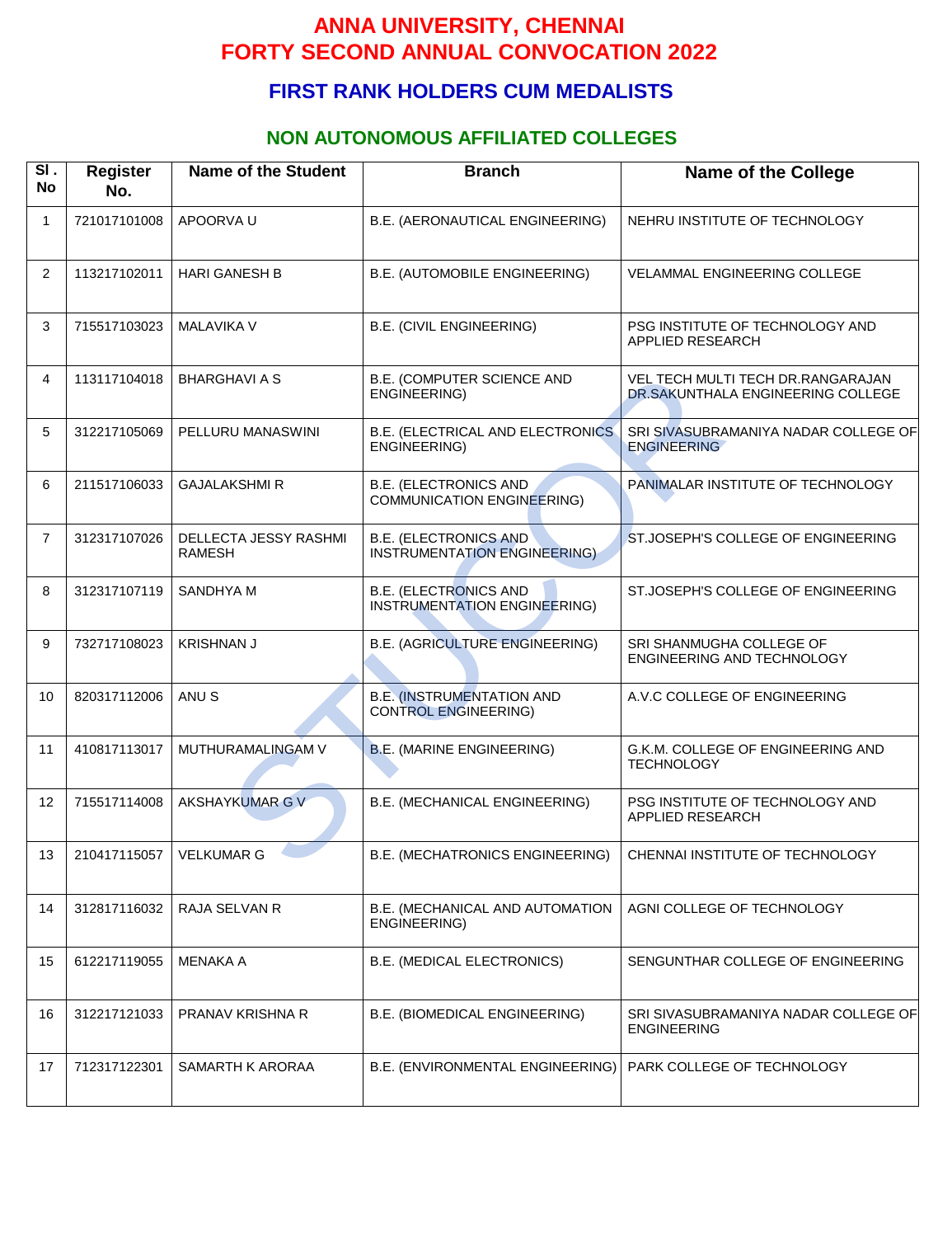## **FIRST RANK HOLDERS CUM MEDALISTS**

#### **NON AUTONOMOUS AFFILIATED COLLEGES**

| SI.<br><b>No</b> | <b>Register</b><br>No. | <b>Name of the Student</b> | <b>Branch</b>                                          | <b>Name of the College</b>                                         |
|------------------|------------------------|----------------------------|--------------------------------------------------------|--------------------------------------------------------------------|
| 18               | 952417123003           | <b>GAYATHRIM</b>           | B.E. (INDUSTRIAL ENGINEERING AND<br>MANAGEMENT)        | PSN INSTITUTE OF TECHNOLOGY AND<br><b>SCIENCE</b>                  |
| 19               | 422417126008           | KOWSALYAVATHI V K          | <b>B.E. (CIVIL ENGINEERING (TAMIL</b><br>MEDIUM))      | UNIVERSITY COLLEGE OF ENGINEERING,<br>TINDIVANAM                   |
| 20               | 422517127013           | <b>RAM PRAKASH M</b>       | <b>B.E. (MECHANICAL ENGINEERING</b><br>(TAMIL MEDIUM)) | UNIVERSITY COLLEGE OF ENGINEERING,<br>VILLUPURAM                   |
| 21               | 953217135008           | CHELSIYA SERLIN K          | <b>B.E. (GEOINFORMATICS</b><br>ENGINEERING)            | UNIVERSITY COLLEGE OF ENGINEERING,<br><b>THOOTHUKUDI</b>           |
| 22               | 310317138032           | POOJA S P                  | B.E. (MANUFACTURING ENGINEERING)                       | CENTRAL INSTITUTE OF PLASTICS<br><b>ENGINEERING AND TECHNOLOGY</b> |
| 23               | 722017139021           | <b>LAKSHNADEVI M</b>       | B.E. (PETROCHEMICAL ENGINEERING)                       | S V S COLLEGE OF ENGINEERING                                       |
| 24               | 820417203015           | ESTHER NIVETHITHA A S      | B.Tech. (CHEMICAL ENGINEERING)                         | ANJALAI AMMAL MAHALINGAM<br><b>ENGINEERING COLLEGE</b>             |
| 25               | 312217203022           | KARTHIK RAMANAN V G        | B.Tech. (CHEMICAL ENGINEERING)                         | SRI SIVASUBRAMANIYA NADAR COLLEGE OF<br><b>ENGINEERING</b>         |
| 26               | 312217205057           | <b>NAVEEN S</b>            | B.Tech. (INFORMATION TECHNOLOGY)                       | SRI SIVASUBRAMANIYA NADAR COLLEGE OF<br><b>ENGINEERING</b>         |
| 27               | 623617209324           | SANDHIYA P                 | B.Tech. (HANDLOOM AND TEXTILE<br><b>TECHNOLOGY)</b>    | INDIAN INSTITUTE OF HANDLOOM<br><b>TECHNOLOGY</b>                  |
| 28               | 732317211013           | <b>KEERTHIKA B</b>         | B.Tech. (TEXTILE CHEMISTRY)                            | S.S.M. COLLEGE OF ENGINEERING                                      |
| 29               | 732317212301           | <b>ABHINAV VISHNU</b>      | B.Tech. (TEXTILE TECHNOLOGY)                           | S.S.M. COLLEGE OF ENGINEERING                                      |
| 30               | 961917213012           | MUTHU RUBY V               | B.Tech. (FASHION TECHNOLOGY)                           | RAJAS INTERNATIONAL INSTITUTE OF<br><b>TECHNOLOGY FOR WOMEN</b>    |
| 31               | 310817214023           | <b>KEERTHANA K</b>         | B.Tech. (BIOTECHNOLOGY)                                | JEPPIAAR ENGINEERING COLLEGE                                       |
| 32               | 815017218020           | <b>GAYATHRIS</b>           | B.Tech. (FOOD TECHNOLOGY)                              | DHANALAKSHMI SRINIVASAN INSTITUTE OF<br>RESEARCH AND TECHNOLOGY    |
| 33               | 730717219023           | <b>LOVELY DUTTA</b>        | B.Tech. (PETROLEUM ENGINEERING)                        | EXCEL COLLEGE OF ENGINEERING AND<br><b>TECHNOLOGY</b>              |
| 34               | 310317220022           | JEYA VISHVA J              | B.Tech. (PLASTICS TECHNOLOGY)                          | CENTRAL INSTITUTE OF PLASTICS<br>ENGINEERING AND TECHNOLOGY        |